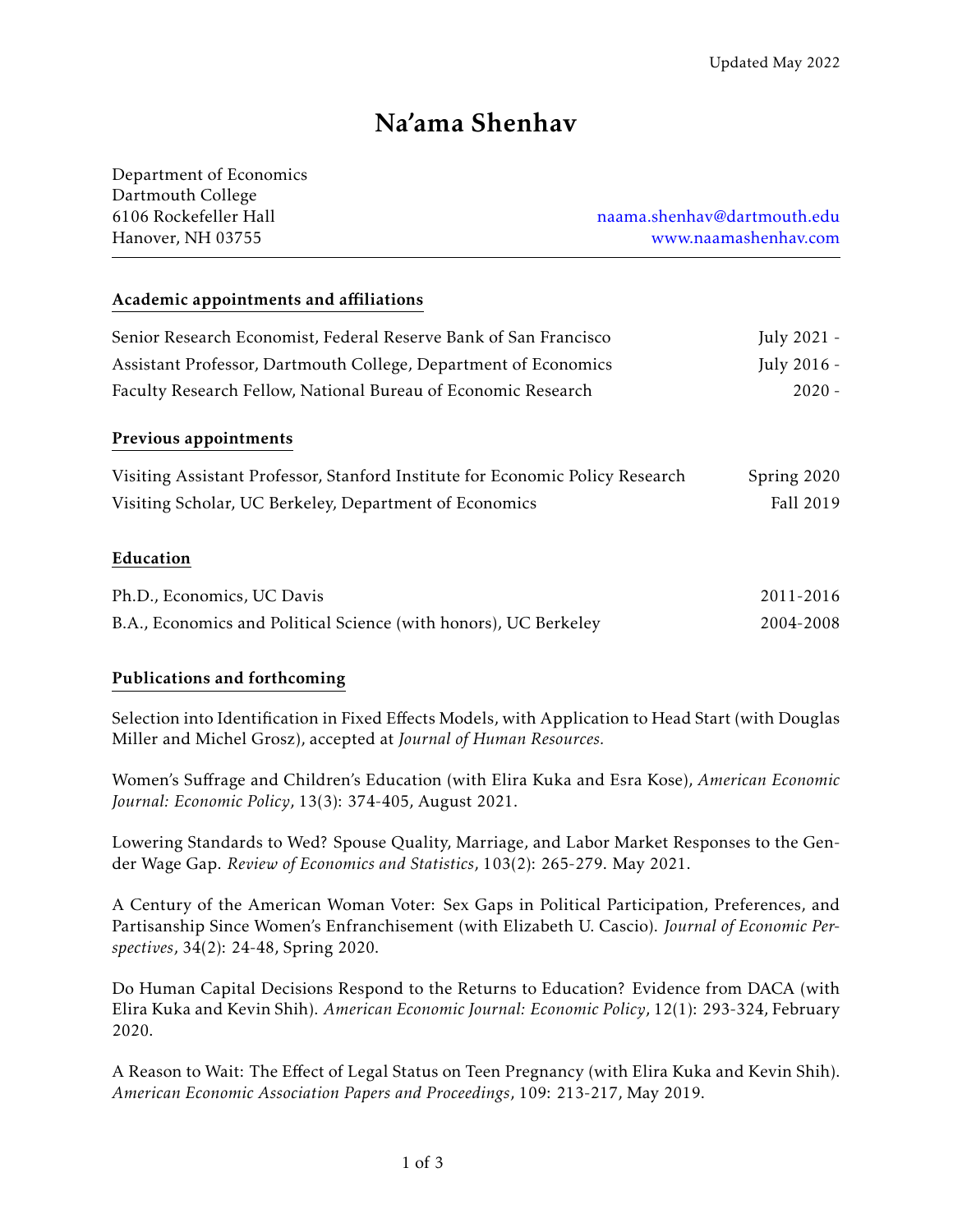#### Working papers

Long-Run Effects of Incentivizing Work After Childbirth (with Elira Kuka), reject and resubmit at the *American Economic Review*.

Family- and Place-Based Determinants of Early-Life Health (with Eric Chyn).

#### Grants and awards

| AEJ Policy Excellence in Reviewing Award                                                  | 2021      |
|-------------------------------------------------------------------------------------------|-----------|
| "Inequities in the Development and Persistence of Inventors." Alfred P. Sloan Foundation. |           |
| (\$105,000)                                                                               | 2021-2023 |
| Rockefeller Center Faculty Grant, Dartmouth College. (\$15,000)                           | 2020-2021 |
| Rockefeller Center Faculty Grant, Dartmouth College. (\$10,000)                           | 2019-2020 |
| "The Safety Net, Liquidity Constraints, and Disability Benefits" (with Elira Kuka). NBER  |           |
| Disability Research Center. (\$65,000)                                                    | 2017-2021 |
| Walter and Constance Burke Award, Dartmouth College.                                      | 2016-2022 |
| National Academy of Education/Spencer Dissertation Fellowship                             | 2015-2016 |
| Best Work By a Graduate Student using IPUMS-USA data (with Esra Kose and Elira Kuka)      | 2014      |

## Presentations

*2021-2022 (including scheduled)*

Brown, SOLE Conference, NBER Summer Institute, Health Economics

*2020-2021*

University of Pittsburgh, AEA/ASSA Meeting, SF Federal Reserve, University of Chicago (Harris)

#### *2019-2020*

University of Ottawa Workshop on Women's Economic Empowerment, NHH FAIR-CELE Workshop, UC Berkeley Labor, UC Davis, Brown, UC Berkeley Haas, UC Santa Cruz, Stanford, NBER Children's Spring Meeting, EALE/SOLE Virtual Conference

#### *2018-2019*

IZA Annual Migration Meeting, UT Austin, Boston Federal Reserve, Boston University; Northwestern MPES, AEA/ASSA Meeting, Hebrew University, UC Merced

#### *2017-2018*

NBER Summer Institute, Development of the American Economy; APSA Meeting, Cornell, University of Houston, AEA/ASSA Meeting, SEA Conference, UC Berkeley Political Economy

*2016-2017*